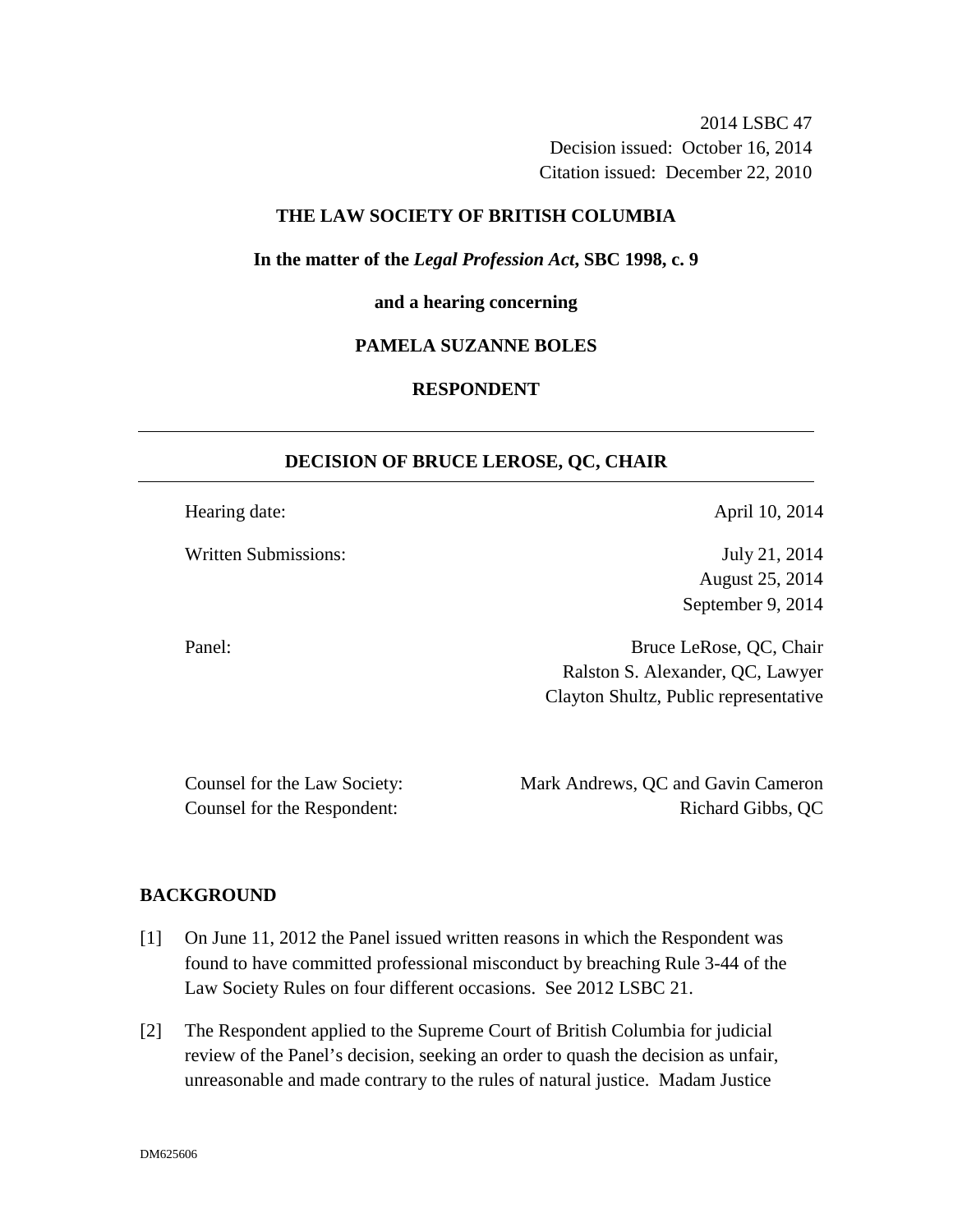Adair, in a decision issued on January 9, 2013 dismissed the petition. See *Boles v. Law Society of British Columbia*, 2013 BCSC 22.

- [3] The Respondent on June 7, 2013, made an application to have the Chair of the Panel removed as he was no longer a sitting Bencher of the Law Society of British Columbia. This application was dismissed by the President's Delegate in a Memorandum dated August 24, 2013.
- [4] On November 27, 2013 the Respondent filed a Notice of Family Claim in the Rossland Court Registry on behalf of one SL, and joined as Respondents ML, the nephew of the Chair, GL, the brother of the Chair, ML, the ex-sister-in-law of the Chair and C Restaurants Ltd., a business owned by members of the Chair's family and a client of the Chair.
- [5] On April 10, 2014 an application was made by the Respondent to the Hearing Panel seeking an order that Bruce LeRose, QC, the Chair of the Hearing Panel, step aside due to the reasonable apprehension of bias arising from the Respondent acting against near members of his family and his family's restaurant in proceedings in the Supreme Court of British Columbia, Rossland Registry.
- [6] The Respondent submits that, going forward in this proceeding, the Respondent, with the support of the Law Society, will apply to the Panel to re-open their case in order to call additional evidence, which will include that of the Respondent and her husband and thereafter will ask the Panel to reconsider its Decision on Facts and Verdict.

# **ANALYSIS**

- [7] The Respondent submits that, because of the retainer she has with SL, the Chair can no longer continue to hear this case because of the clear and unequivocal reasonable apprehension of bias he may have or be perceived to have due to the fact that close family members and a family business are involved in litigation in which the Respondent acts as counsel for the Petitioner, SL.
- [8] The Law Society presented two positions at the hearing of the application. The first was set out in its written submission to the Panel:
	- (a) If Ms. Boles accepted the retainer prior to notification in early 2012 that Bruce LeRose QC was a member of the Hearing Panel, Ms. Boles has delayed in complaining about his participation and must be taken to have waived any objection she might have.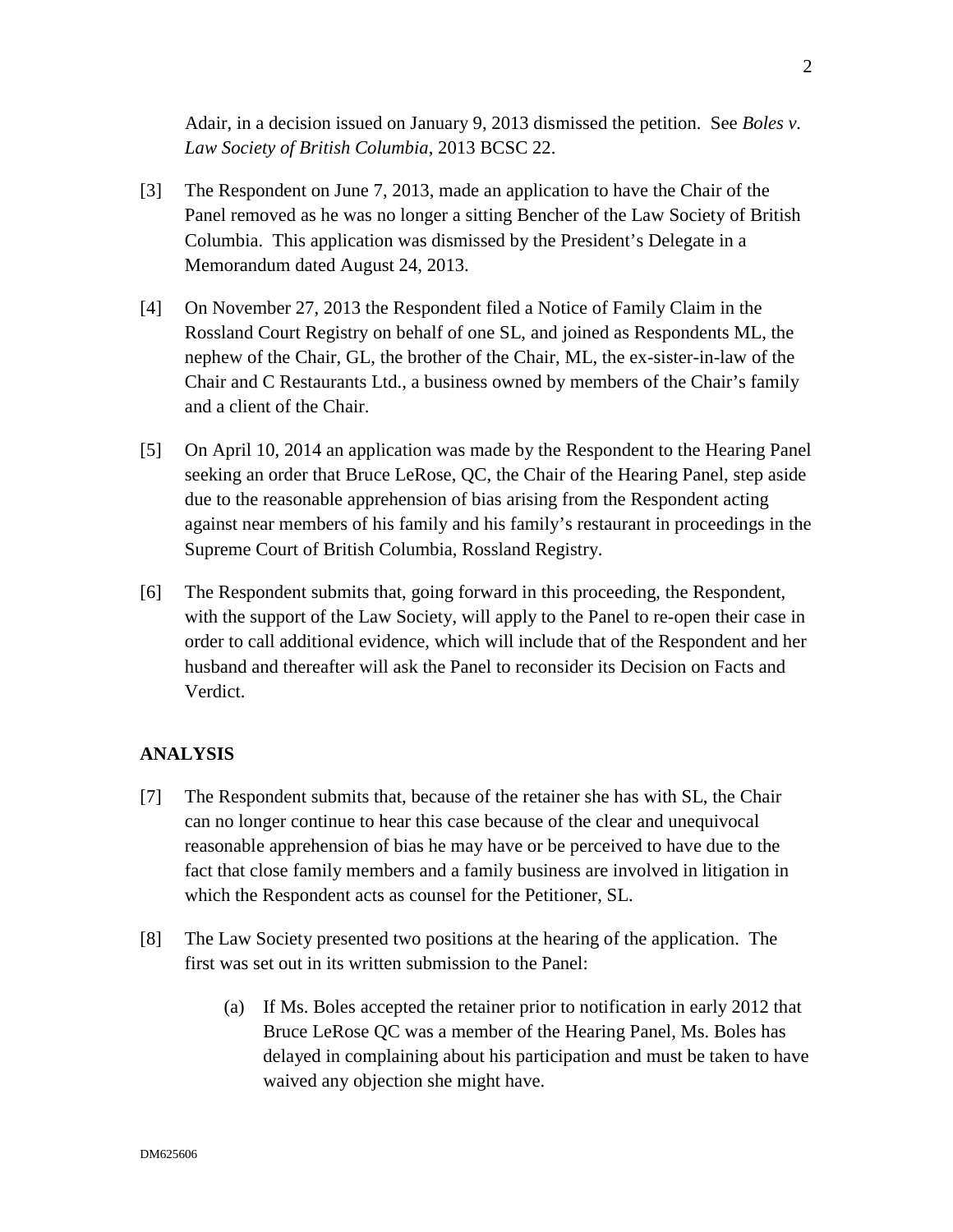- (b) If Ms. Boles accepted the retainer after notification in early 2012 that Bruce LeRose QC was a member of the Hearing Panel, Ms. Boles has created the circumstances upon which she now relies, and a litigant may not rely upon her own actions as creating an apprehension of bias necessitating recusal.
- [9] Counsel for the Law Society further submitted that, while it has not been advised when the retainer was accepted, either (a) or (b) must apply and thus the application should be dismissed.
- [10] The Law Society's point that failure to raise the allegation in a timely fashion bars a subsequent complaint of reasonable apprehension of bias is supported by the decision *Steadman-Byrne v. Amjad*, [2007] EWCA Civ 265, [2007] 1 WLR 2484 at paragraph 17; "Appellate and reviewing courts tend not to look favourably on complaints of vitiating bias made only after the complainant has taken his chance on the outcome and found it unwelcome".
- [11] Also Sara Blake, *Administrative Law in Canada*, 5th ed. (Markham: LexisNexis, 2011), notes at page 120 that :

Bias may be waived. A party who was aware of bias during the proceeding, but failed to object, may not complain later when the decision is adverse. The genuineness of the apprehension becomes suspect when it is not stated promptly. A party should raise a concern about bias when first aware of it but, given the onus of proof that must be met to allege bias, waiver should only be found if the party had sufficient knowledge of the facts. The onus is on the party alleging waiver to prove it.

[12] In support of the Law Society's point that a party cannot manufacture an apprehension of bias through her own conduct, counsel for the Law Society relies on the decision *Boardwalk Reit LLP v. Edmonton (City)*, 2008 ABCA 176, leave to appeal refused [2008] SCCA No. 328, where Cote JA states at paragraph 72:

> Other litigants have sometimes tried to rely upon their own acts as creating a conflict of interest or bias, and asked the judge in question to step aside as a result. Sometimes the litigant has revealed a fact, sometimes made an accusation against the judge, or sometimes tried to have the judge disciplined by the appropriate judicial council. *Such litigants' attempts at self-help by engineering perceived conflicts are firmly rejected, for obvious reasons of justice and policy.* See *McElheran v. R*., 2006 ABCA 161; *Mattson v. ALC Aircraft Can*. (1993), 18 CPC (3d) 310, (BCSC); *Allain Sales etc. v. Guardian Ins. Co. of Can*. (1996), 180 NBR (2d) 338,;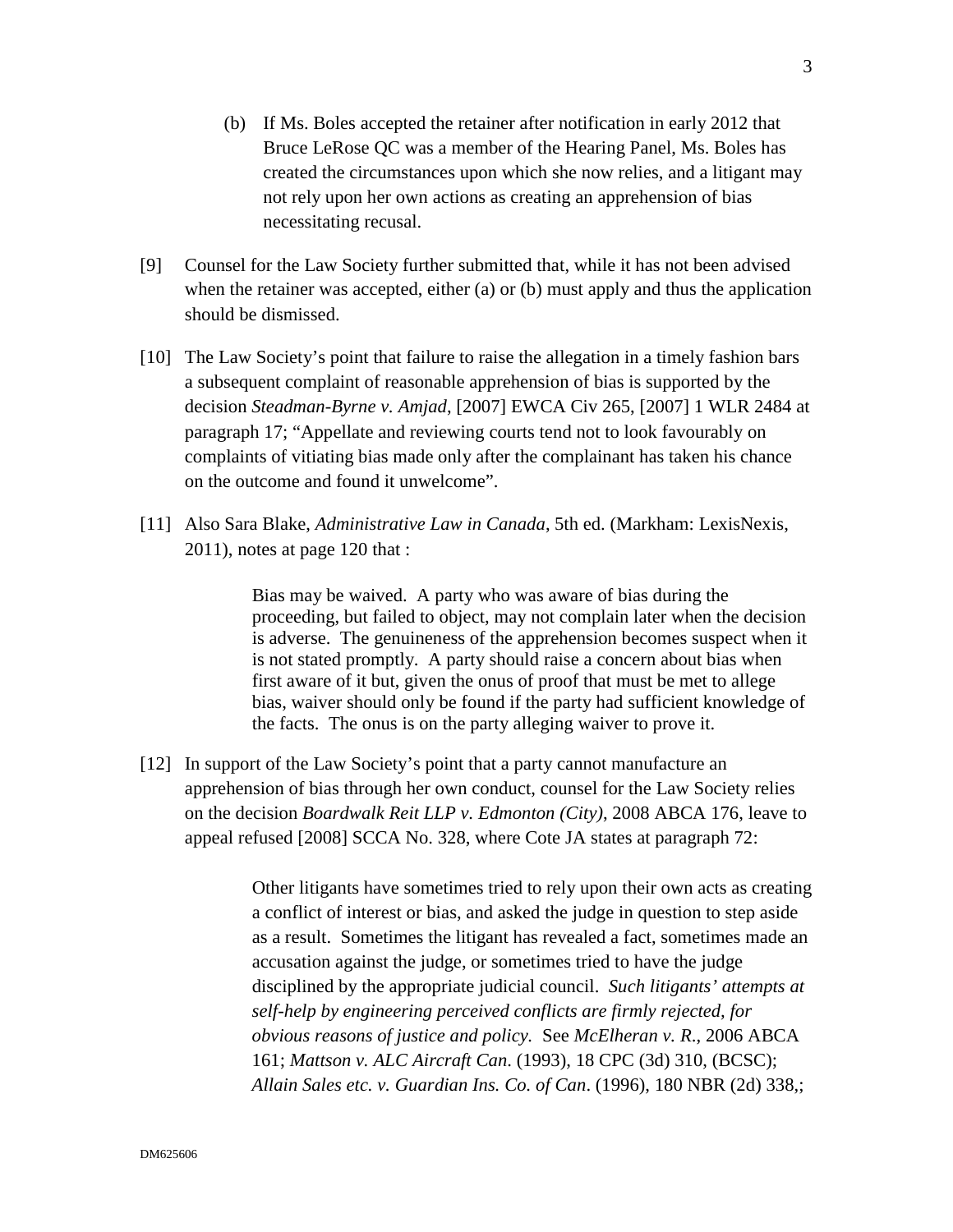*Suresh v. Min*. *of Cit. & Imm*. (2000), 258 NR 119 (FCA), (para. 9); *Middelkamp v. Fraser Valley Real Est. Bd*., [1993] BCJ No. 2965 (SC), (para. 25); cf. *S.G. v. Larochelle,* 2005 ABCA 111.

and at para. 76:

I do not suggest that that is anyone's motive here. The assessor may well have learned the facts accidently or routinely. But if the rest of the panel were to withdraw here, counsel in some later appeal who thought that the wind was blowing the wrong way, would have a powerful incentive. He or she might search out whether any member of the panel had a cousin, lawyer, accountant, physician, or neighbour who had been somehow involved with any of the parties, with any of the counsel's law firms, with any of the witnesses, or with any of the issues.

- [13] The Law Society's second position, which was not referenced in its written response to the application but spoken to by counsel at the time of the hearing of the application, is that for pragmatic reasons the Chair may simply choose to resign from the Panel, not because of any reasonable apprehension of bias but just to do so in the interest of efficiency and perhaps for other personal reasons. Law Society counsel submitted that Rule 5-2(8) of the Law Society Rules allows for a member of a panel to simply quit and a replacement could be appointed by the President, allowing the proceeding to carry on where the previously constituted panel had left off.
- [14] Subsequent to the hearing of this application, the Panel, and in particular the Chair, sought clarification of Rule 5-2(8) from Jeff Hoskins, QC, Counsel to the Tribunals at the Law Society, as well as some clarification as to whether it was a Panel decision to have the Chair step down on the grounds put forward by the Respondent or whether the decision should be made by the impugned panel member alone.
- [15] Both counsel for the Respondent and for the Law Society were given a further opportunity to make written submissions in response to a memorandum prepared by Tribunal Counsel that dealt with the issues referred to in paragraph 14 above.
- [16] Counsel for the Respondent amended his client's position after reviewing the Memorandum from Tribunal Counsel. In his submission by email dated Monday, August 25, 2014, Mr. Gibbs concluded,

Mr. Hoskins allows for the possibility that waiver by Ms. Boles may be sufficient to allow present panelists to continue after Mr. LeRose steps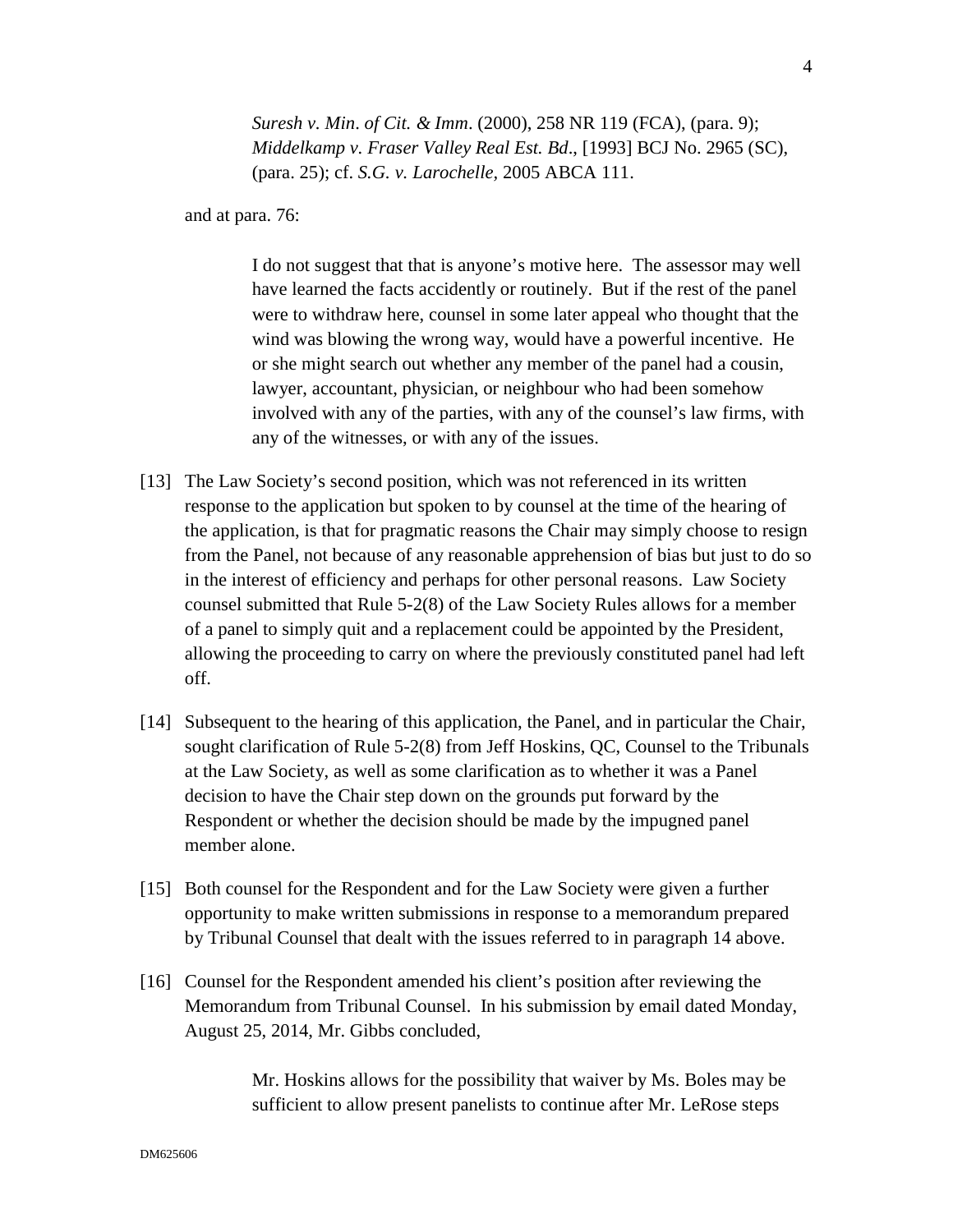down. Ms. Boles does not waive anything. It sounds as though, on the strength of the Hoskins Memo, Ms. Boles was correct that the approach should have been to Mr. LeRose, QC, by letter, to draw the situation to his attention and ask him to do the right thing, but that she was wrong, that is, I was wrong, that the consequence would be re-stocking of the present Hearing Panel by the President. Ms. Boles agrees with Mr. Hoskins' conclusion that a re-hearing is required, particularly because the next step would be to reconsider paragraph 41 and the findings of professional misconduct, and, now that Mr. Hoskins has correctly articulated her rights, she waives nothing."

[17] Counsel for the Law Society has also amended the Law Society position and as set out in his email of Tuesday, September 9, 2014:

> In light of Ms. Boles' withdrawal of her consent to proceeding in that fashion, and her adoption of Mr. Hoskins' view that the proper procedure would be to rehear the entire matter should Mr. LeRose stand down, it is apparent that the effect of Mr. LeRose standing down will not be the efficient conclusion of this process. The practical considerations are thus now significantly different.

> Having considered this, I withdraw my submissions on the pragmatics of the situation. I now stand on the legal position which I advanced, that there is no apprehension of bias and Mr. LeRose should not withdraw.

### **DECISION**

- [18] The first question to answer with respect to this application is who should decide this matter?
- [19] In *Aresenau-Cameron v. Prince Edward Island*, [1999] 3 SCR 851, one of the parties made a motion to Lamer, CJC of the Supreme Court of Canada for the disqualification of Bastarache, J. from sitting on the appeal on the basis of views and beliefs expressed by the learned Judge before being appointed to the bench. At the opening of the hearing on the motion, the Chief Justice quoted *Robertson v. Edmonton,* 2004 ABQB 519:

The motion is an irregular motion, it is not the proper way. I informed the Counsel it is not the proper way to ask a Judge to disqualify himself or herself. The application should be made to the Judge himself.